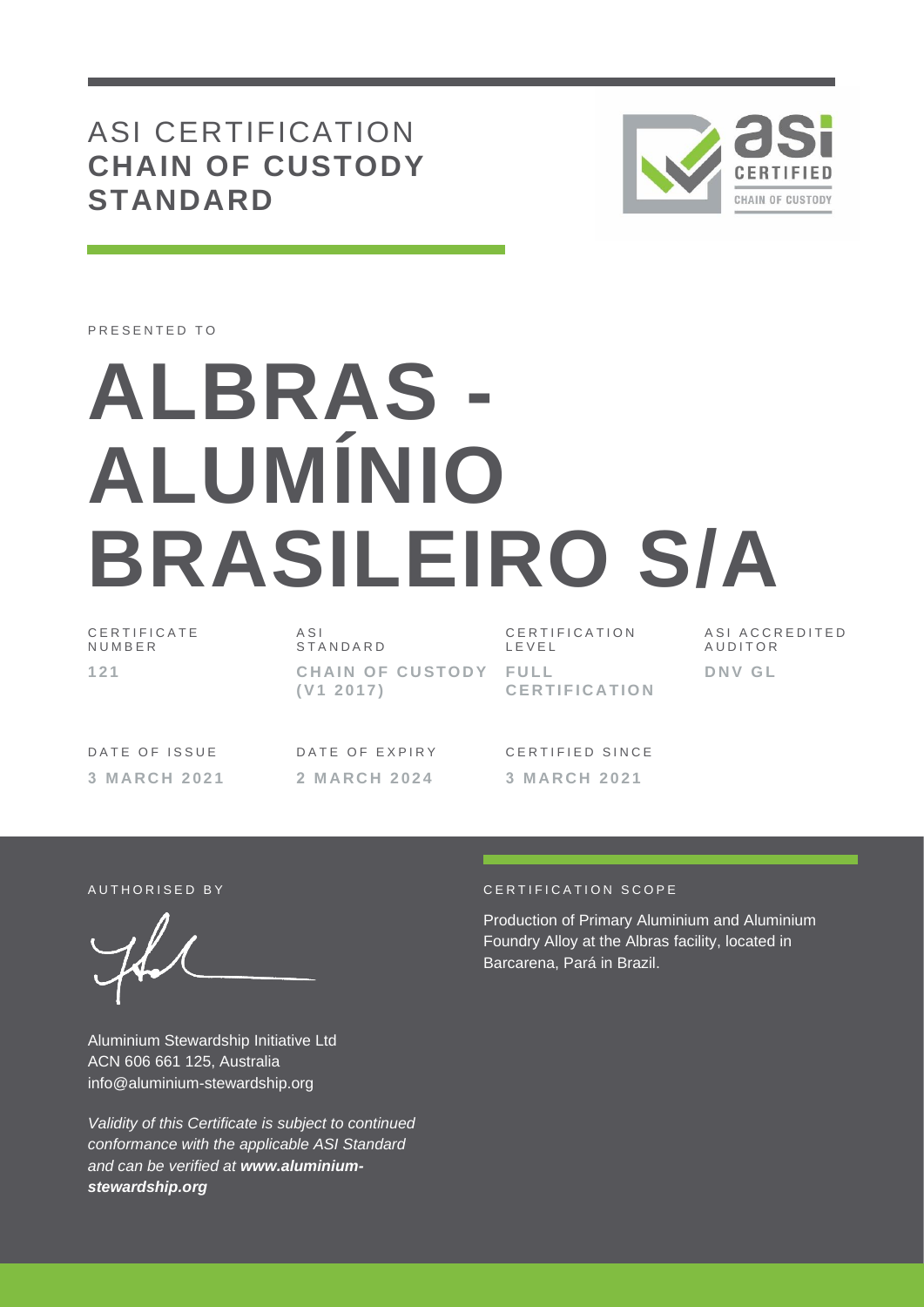## SUMMARY AUDIT REPORT **CHAIN OF CUSTODY STANDARD**

### **OVERVIEW**

| MEMBER NAME                | ALBRAS - Alumínio Brasileiro S/A                                                                                                             |
|----------------------------|----------------------------------------------------------------------------------------------------------------------------------------------|
| ENTITY NAME                | ALBRAS - Alumínio Brasileiro S/A                                                                                                             |
| CERTIFICATION<br>SCOPE     | Production of Primary Aluminium and Aluminium Foundry Alloy at the Albras<br>facility, located in Barcarena, Pará in Brazil.                 |
| SUPPLY CHAIN<br>ACTIVITIES | <b>Aluminium Smelting</b><br>$\bullet$<br>Casthouses                                                                                         |
| ASI STANDARD               | Chain of Custody Standard V1                                                                                                                 |
| AUDIT TYPE                 | <b>Certification Audit</b>                                                                                                                   |
| AUDIT FIRM                 | <b>DNV GL</b>                                                                                                                                |
| AUDIT DATE                 | 5 - 6 November 2020                                                                                                                          |
| AUDIT REPORT<br>SUBMISSION | 19 February 2021<br>$\bullet$                                                                                                                |
| AUDIT SCOPE                | The audit scope covered the smelting and casthouse facilities at the Albras<br>facility, located in Barcarena, Pará in Brazil.               |
|                            | Supply chain activities included in the Audit Scope:                                                                                         |
|                            | <b>Aluminium Smelting</b><br>$\bullet$                                                                                                       |
|                            | Casthouses<br>$\bullet$                                                                                                                      |
|                            | All relevant criteria in the ASI Chain of Custody Standard were included in<br>the audit scope.                                              |
| AUDIT<br>OUTCOME           | Certification                                                                                                                                |
| AUDIT                      | The Auditors confirm that:                                                                                                                   |
| METHODOLOGY<br>DECLARATION | $\blacksquare$ The information provided by the Entity is true and accurate to the best<br>knowledge of the Auditor(s) preparing this Report. |
|                            | The findings are based on verified Objective Evidence relevant to the<br>M<br>time period for the Audit, traceable and unambiguous.          |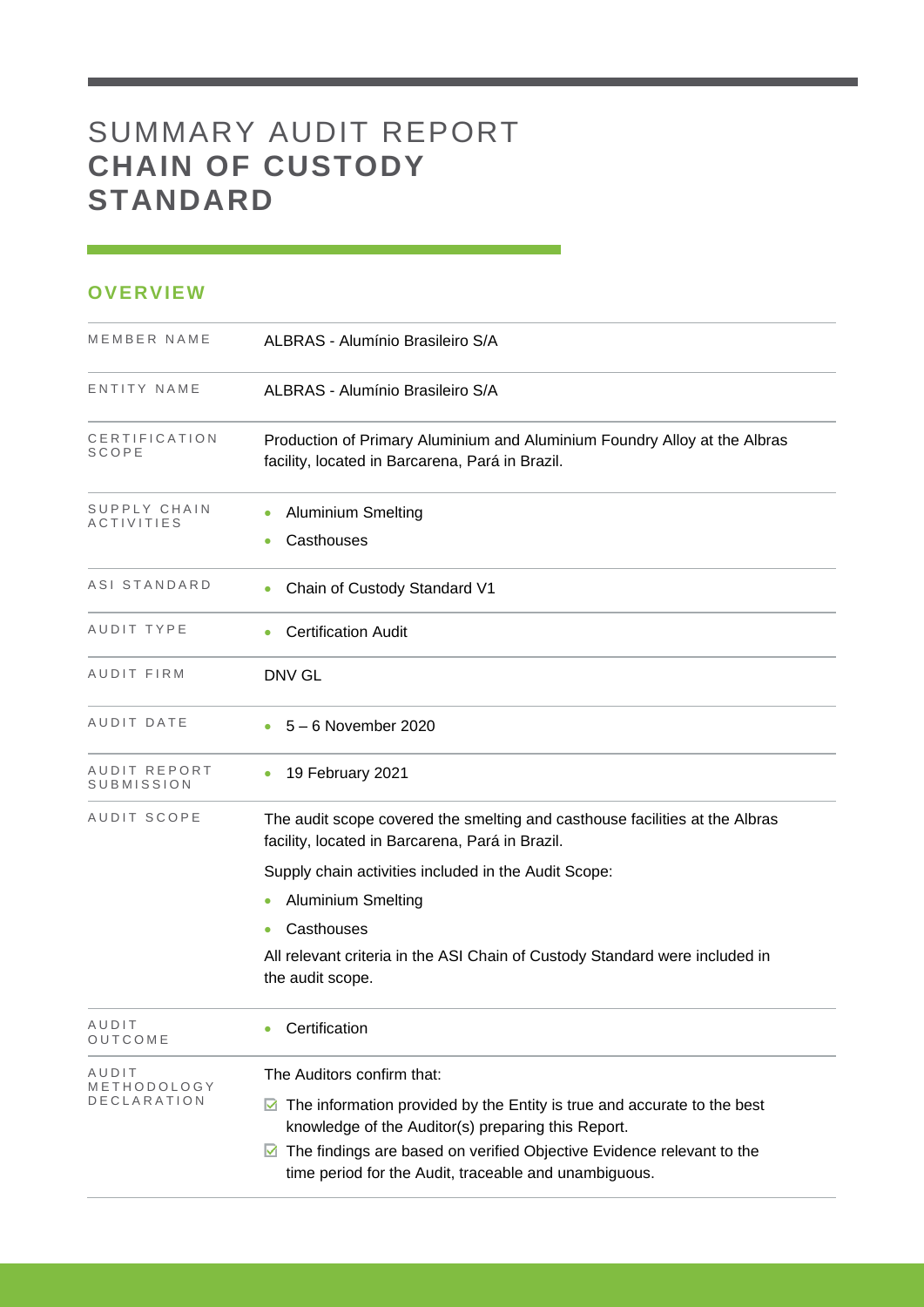|                               | $\triangleright$ The Audit Scope and Audit methodology are sufficient to establish<br>confidence that the findings are indicative of the performance of the<br>Entity's defined Certification Scope. |
|-------------------------------|------------------------------------------------------------------------------------------------------------------------------------------------------------------------------------------------------|
|                               | $\triangleright$ The Auditor(s) have acted in a manner deemed ethical, truthful, accurate<br>professional, independent and objective.                                                                |
| CERTIFICATION<br>PERIOD       | 3 March 2021 – 2 March 2024                                                                                                                                                                          |
| NEXT AUDIT<br>TYPE            | Surveillance Audit                                                                                                                                                                                   |
| NEXT AUDIT<br><b>DUE DATE</b> | 2 September 2022                                                                                                                                                                                     |
| CERTIFICATE<br>NUMBER         | 121                                                                                                                                                                                                  |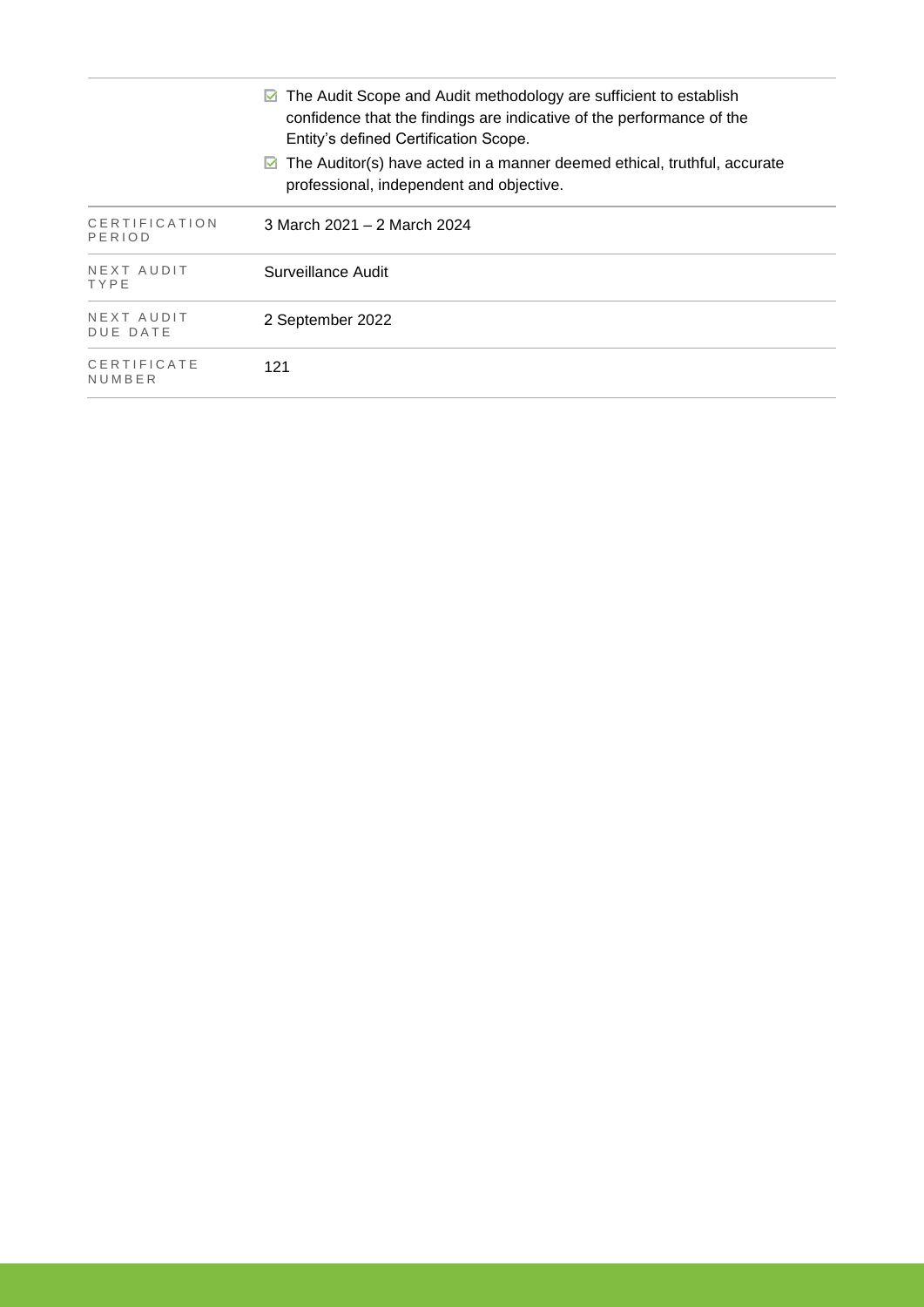## **SUMMARY OF FINDINGS**

| <b>CRITERION</b>                              | <b>RATING</b>                          | COMMENT                                                                                                                                                                                                                                                                                                                                    |  |  |
|-----------------------------------------------|----------------------------------------|--------------------------------------------------------------------------------------------------------------------------------------------------------------------------------------------------------------------------------------------------------------------------------------------------------------------------------------------|--|--|
|                                               | MANAGEMENT SYSTEM AND RESPONSIBILITIES |                                                                                                                                                                                                                                                                                                                                            |  |  |
| 1.1 ASI membership                            | Conformance                            | The Entity is an ASI Member committed to comply<br>with ASI's membership obligations and the ASI<br>Complaints Mechanism. The Entity is in the<br>Aluminium Smelting category and is a registered<br>member of ASI since October 2020:<br>https://aluminium-stewardship.org/about-asi/asi-<br>members/albras-aluminio-brasileiro-s-a/      |  |  |
| 1.2 Management system                         | Conformance                            | The Entity has created a management system for<br>handling ASI-material and use of ASI logo. A<br>Management System Documentation Procedure is<br>developed. The procedure describes the objective,<br>scope, responsibilities, the general system and<br>workflow which gives governance of the Chain of<br>Custody system.               |  |  |
| 1.3 Management system<br>reviews              | Conformance                            | The Entity has established procedures and processes<br>to comply with the ASI Chain of Custody Standard<br>regarding the periodic review of the management<br>system and associated updates as required. An<br>internal audit was performed in September 2020.                                                                             |  |  |
| 1.4 Management<br>representative              | Conformance                            | The Entity has appointed the Management System<br>and HR Senior Manager to be responsible for the ASI<br>Chain of Custody Standard implementation and<br>conformance with the requirements in the Standard.<br>The organisational chart show this responsibility.                                                                          |  |  |
| 1.5 Training                                  | Conformance                            | The Entity has developed and implemented<br>communications and training measures that make<br>relevant personnel aware of and competent in their<br>responsibilities under the ASI Chain of Custody<br>Standard. Adequate training is performed.                                                                                           |  |  |
| 1.6 Record keeping                            | Conformance                            | The Entity maintains up-to-date records covering all<br>applicable requirements of the ASI Chain of Custody<br>Standard. The Entity's standard operating procedures<br>define the retention time and systems in use securing<br>at least five year retaining time of relevant<br>documentation and records.                                |  |  |
| 1.7a Reporting to ASI (Inputs<br>and Outputs) | Conformance                            | The Entity will report input and output quantities of<br>Chain of Custody Material to ASI Secretariat within 3<br>months after the end of each calendar year in<br>conformance to ASI Chain of Custody Standard<br>requirements. Production reports and mass balance<br>accounting system is well established to give this<br>information. |  |  |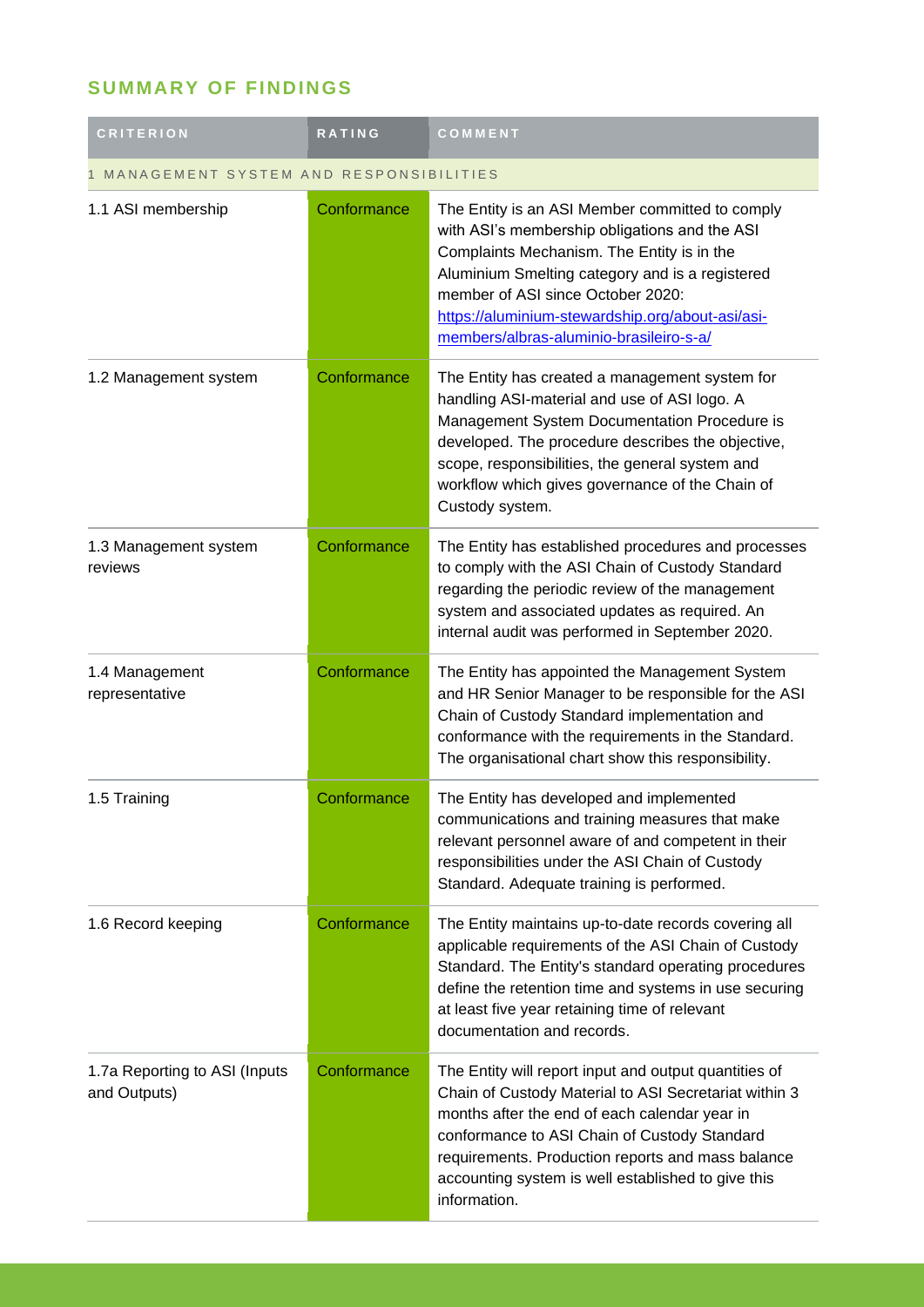| <b>CRITERION</b>                                                 | RATING         | COMMENT                                                                                                                                                                                                                                                                                                                                                                                                                                                                          |
|------------------------------------------------------------------|----------------|----------------------------------------------------------------------------------------------------------------------------------------------------------------------------------------------------------------------------------------------------------------------------------------------------------------------------------------------------------------------------------------------------------------------------------------------------------------------------------|
| 1.7b Reporting to ASI (Input<br>Percentage)                      | Conformance    | The Entity will report input percentages of Chain of<br>Custody Material to ASI Secretariat within 3 months<br>after the end of each calendar year in conformance to<br>ASI Chain of Custody requirements. Production<br>reports and mass balance accounting system is well<br>established to give this information.                                                                                                                                                             |
| 1.7c Reporting to ASI (Positive<br>Balance)                      | Conformance    | The Entity will report any positive balance of Chain of<br>Custody Material to ASI Secretariat within 3 months<br>after the end of each calendar year in conformance to<br>ASI Chain of Custody requirements. Production<br>reports and mass balance accounting system is well<br>established to give this information.                                                                                                                                                          |
| 1.7d Reporting to ASI (Internal<br>Overdraw)                     | Conformance    | The Entity will report any internal overdraw of Chain of<br>Custody Material to ASI Secretariat within 3 months<br>after the end of each calendar year in conformance to<br>ASI Chain of Custody requirements. Production<br>reports and mass balance accounting system is well<br>established to give this information.<br>An improvement suggestion to document the<br>reporting requirement in the Entity Chain of Custody<br>management procedure was raised by the auditor. |
| 1.7e Reporting to ASI (Eligible<br>Scrap)                        | Not Applicable | The Entity does not re-melt post or pre-consumer<br>aluminium scrap.                                                                                                                                                                                                                                                                                                                                                                                                             |
| 1.7f Reporting to ASI (ASI<br>Credits from Casthouses)           | Not Applicable | The Entity has decided not to engage in purchasing or<br>trading of credits.                                                                                                                                                                                                                                                                                                                                                                                                     |
| 1.7g Reporting to ASI (ASI<br>Credits purchased)                 | Not Applicable | The Entity has decided not to engage in purchasing or<br>trading of credits.                                                                                                                                                                                                                                                                                                                                                                                                     |
| 2 OUTSOURCING CONTRACTORS                                        |                |                                                                                                                                                                                                                                                                                                                                                                                                                                                                                  |
| 2.1 Outsourcing Contractors in<br><b>CoC Certification Scope</b> | Not Applicable | Not applicable as no outsourcing activity takes place.                                                                                                                                                                                                                                                                                                                                                                                                                           |
| 2.2a Control of CoC Material                                     | Not Applicable | Not applicable as no outsourcing activity takes place.                                                                                                                                                                                                                                                                                                                                                                                                                           |
| 2.2b No further outsourcing                                      | Not Applicable | Not applicable as no outsourcing activity takes place.                                                                                                                                                                                                                                                                                                                                                                                                                           |
| 2.2c Risk assessment                                             | Not Applicable | Not applicable as no outsourcing activity takes place.                                                                                                                                                                                                                                                                                                                                                                                                                           |
| 2.3 Output Quantity                                              | Not Applicable | Not applicable as no outsourcing activity takes place.                                                                                                                                                                                                                                                                                                                                                                                                                           |
| 2.4 Verification and record-<br>keeping                          | Not Applicable | Not applicable as no outsourcing activity takes place.                                                                                                                                                                                                                                                                                                                                                                                                                           |
| 2.5 Error management                                             | Not Applicable | Not applicable as no outsourcing activity takes place.                                                                                                                                                                                                                                                                                                                                                                                                                           |
| 3 PRIMARY ALUMINIUM:<br>METAL                                    |                | CRITERIA FOR ASI BAUXITE, ASI ALUMINA AND ASI LIQUID                                                                                                                                                                                                                                                                                                                                                                                                                             |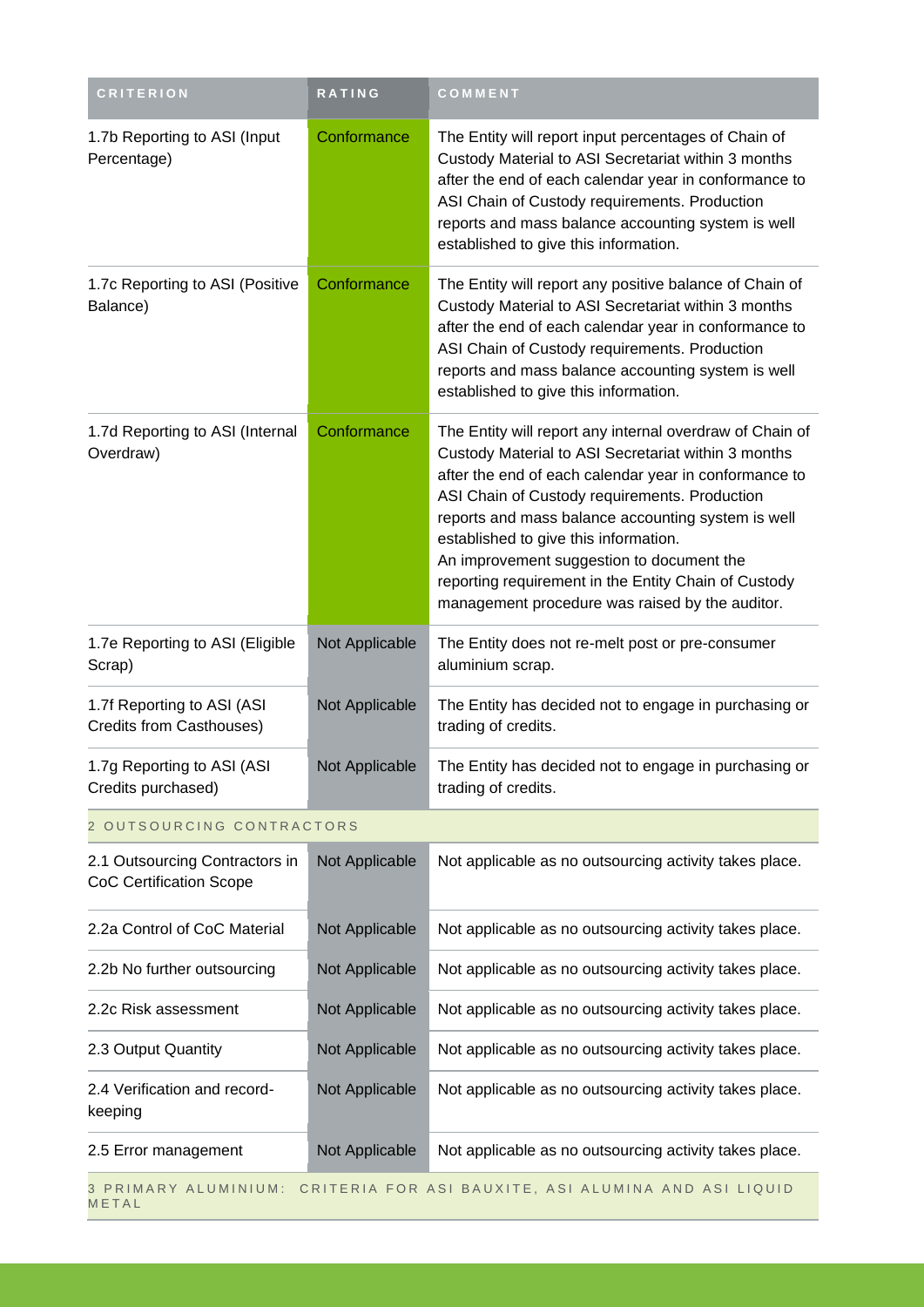| <b>CRITERION</b>                                                     | <b>RATING</b>  | COMMENT                                                                                                                                                                                                                                                           |
|----------------------------------------------------------------------|----------------|-------------------------------------------------------------------------------------------------------------------------------------------------------------------------------------------------------------------------------------------------------------------|
| 3.1a CoC Certification Scope<br>- Bauxite Mining                     | Not Applicable | This Criterion is not applicable to the Entity's<br>Certification Scope.                                                                                                                                                                                          |
| 3.1b ASI Performance<br>Standard - Bauxite Mining                    | Not Applicable | This Criterion is not applicable to the Entity's<br>Certification Scope.                                                                                                                                                                                          |
| 3.2a CoC Certification Scope<br>- Alumina Refining                   | Not Applicable | This Criterion is not applicable to the Entity's<br>Certification Scope.                                                                                                                                                                                          |
| 3.2b ASI Performance<br>Standard - Alumina Refining                  | Not Applicable | This Criterion is not applicable to the Entity's<br>Certification Scope.                                                                                                                                                                                          |
| 3.3a CoC Certification Scope<br>- Aluminium Smelting                 | Conformance    | The Entity is engaged in Aluminium Smelting and the<br>Certification Scope consist of all activities operated by<br>the Entity. ASI membership since October 2020:<br>https://aluminium-stewardship.org/about-asi/asi-<br>members/albras-aluminio-brasileiro-s-a/ |
| 3.3b ASI Performance<br>Standard - Aluminium<br>Smelting             | Conformance    | The Entity is engaged in Aluminium Smelting and is a<br>member of ASI since October 2020. An initial audit of<br>the Entity against the ASI Performance Standard was<br>performed on 5 - 6 November and the report<br>submitted to ASI for certification.         |
|                                                                      |                | 4 RECYCLED ALUMINIUM: CRITERIA FOR ELIGIBLE SCRAP AND ASI LIQUID METAL                                                                                                                                                                                            |
| 4.1a CoC Certification Scope -<br>Aluminium Re-<br>Melting/Refining  | Not Applicable | This Criterion is not applicable to the Entity's<br>Certification Scope.                                                                                                                                                                                          |
| 4.1b ASI Performance<br>Standard - Aluminium Re-<br>Melting/Refining | Not Applicable | This Criterion is not applicable to the Entity's<br>Certification Scope.                                                                                                                                                                                          |
| 4.2a Pre-Consumer Scrap and<br><b>Dross</b>                          | Not Applicable | This Criterion is not applicable to the Entity's<br>Certification Scope.                                                                                                                                                                                          |
| 4.2b Post-Consumer Scrap                                             | Not Applicable | This Criterion is not applicable to the Entity's<br>Certification Scope.                                                                                                                                                                                          |
| 4.3a Supplier records                                                | Not Applicable | This Criterion is not applicable to the Entity's<br>Certification Scope.                                                                                                                                                                                          |
| 4.3b Cash payments                                                   | Not Applicable | This Criterion is not applicable to the Entity's<br>Certification Scope.                                                                                                                                                                                          |
| 5 CASTHOUSES: CRITERIA FOR ASI ALUMINIUM                             |                |                                                                                                                                                                                                                                                                   |
| 5.1a CoC Certification Scope -<br>Casthouses                         | Conformance    | The Entity is engaged in producing casthouse<br>products from primary aluminium. The operated<br>casthouse is within the ASI Chain of Custody<br>Certification Scope.                                                                                             |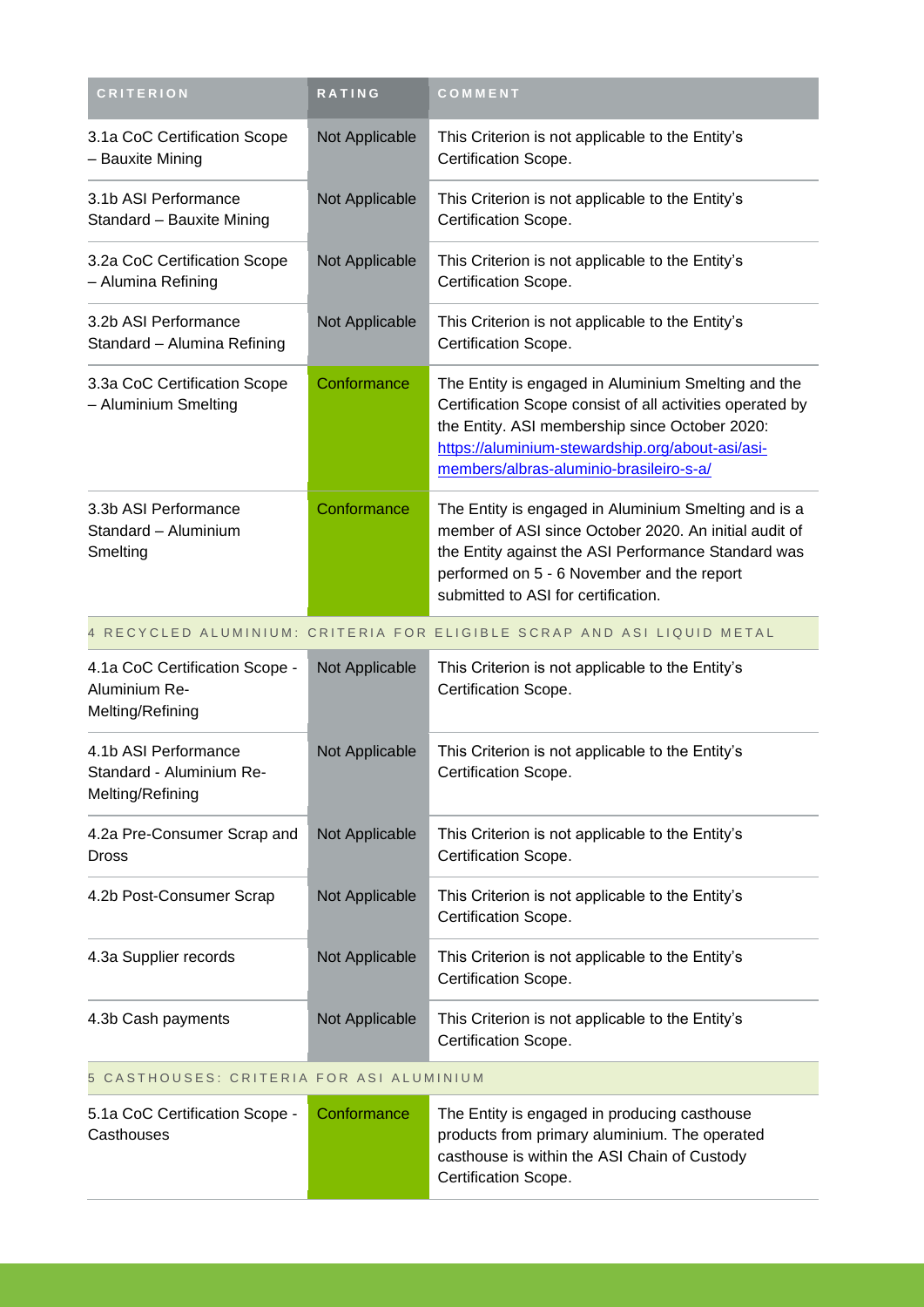| <b>CRITERION</b>                                                               | RATING         | COMMENT                                                                                                                                                                                                                                                                                                                                                                                     |
|--------------------------------------------------------------------------------|----------------|---------------------------------------------------------------------------------------------------------------------------------------------------------------------------------------------------------------------------------------------------------------------------------------------------------------------------------------------------------------------------------------------|
| 5.1b ASI Performance<br><b>Standard - Casthouses</b>                           | Conformance    | The Entity holds an ASI membership since October<br>2020. An initial ASI Performance Standard<br>certification audit was undertaken in November 2020.                                                                                                                                                                                                                                       |
| 5.2 Casthouse Products                                                         | Conformance    | The Entity's Material Accounting System gives full<br>traceability through product identification on all<br>shipments and deliveries from the casthouses. A<br>traceability system is established to give detailed<br>information to clients on the unique history of the<br>product.                                                                                                       |
| 6 POST-CASTHOUSE: CRITERIA FOR ASI ALUMINIUM                                   |                |                                                                                                                                                                                                                                                                                                                                                                                             |
| 6.1a CoC Certification Scope -<br>Post-Casthouse                               | Not Applicable | This Criterion is not applicable to the Entity's<br>Certification Scope.                                                                                                                                                                                                                                                                                                                    |
| 6.1b ASI Performance<br>Standard - Post-Casthouse                              | Not Applicable | This Criterion is not applicable to the Entity's<br>Certification Scope.                                                                                                                                                                                                                                                                                                                    |
| 6.1c Sourcing ASI Aluminium                                                    | Not Applicable | This Criterion is not applicable to the Entity's<br>Certification Scope.                                                                                                                                                                                                                                                                                                                    |
|                                                                                |                | 7 DUE DILIGENCE FOR NON-COC INPUTS AND RECYCLABLE SCRAP MATERIAL                                                                                                                                                                                                                                                                                                                            |
| 7.1a Responsible sourcing<br>policy (anti-corruption)                          | Conformance    | The Entity has established a supplier Code of<br>Conduct addressing anti-corruption. The Code of<br>Conduct is mandatory to be signed by suppliers:<br>https://www.hydro.com/globalassets/download-<br>center/supplier-code-of-conduct/hydro-supplier-code-<br>of-conduct2.pdf                                                                                                              |
| 7.1b Responsible sourcing<br>policy (responsible sourcing)                     | Conformance    | The Entity has established a supplier Code of<br>Conduct addressing responsible sourcing. The Code<br>of Conduct is mandatory to be signed by suppliers<br>and due diligence risk assessment is always done<br>prior to starting business with the Entity:<br>https://www.hydro.com/globalassets/download-<br>center/supplier-code-of-conduct/hydro-supplier-code-<br>of-conduct2.pdf       |
| 7.1c Responsible sourcing<br>policy (human rights due<br>diligence)            | Conformance    | The Entity has established a supplier Code of<br>Conduct addressing human rights due diligence. The<br>Code of Conduct is mandatory to be signed by<br>suppliers and due diligence risk assessment is always<br>done prior to starting business with the Entity:<br>https://www.hydro.com/globalassets/download-<br>center/supplier-code-of-conduct/hydro-supplier-code-<br>of-conduct2.pdf |
| 7.1d Responsible sourcing<br>policy (conflict affected and<br>high risk areas) | Conformance    | The Entity has established a supplier responsible<br>sourcing framework including assessment of conflict<br>affected and high risk areas. The Code of Conduct is<br>mandatory to be signed by suppliers and due                                                                                                                                                                             |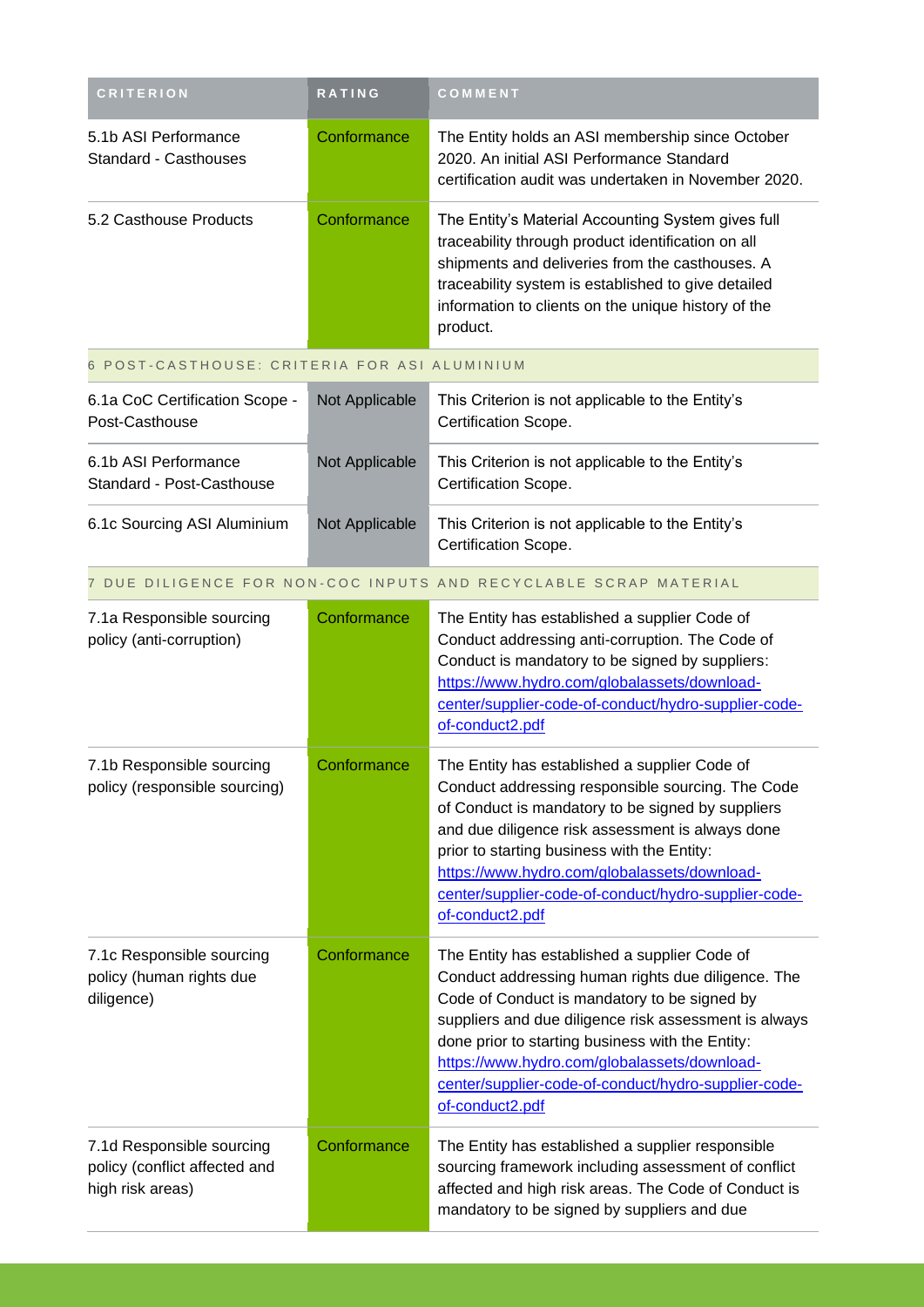| <b>CRITERION</b>                                            | <b>RATING</b>  | COMMENT                                                                                                                                                                                                                                                                                                                                                                 |
|-------------------------------------------------------------|----------------|-------------------------------------------------------------------------------------------------------------------------------------------------------------------------------------------------------------------------------------------------------------------------------------------------------------------------------------------------------------------------|
|                                                             |                | diligence risk assessment is always conducted prior to<br>starting business with the Entity:<br>https://www.hydro.com/globalassets/download-<br>center/supplier-code-of-conduct/hydro-supplier-code-<br>of-conduct2.pdf                                                                                                                                                 |
| 7.2 Risk assessment                                         | Conformance    | The Entity has established a supplier code of conduct.<br>The Code of Conduct is mandatory to be signed by<br>suppliers and a due diligence risk assessment is<br>always done prior to starting business with the Entity.<br>If a supplier is not compliant with the requirements<br>and repeatedly fail to correct critical findings,<br>contracts will be terminated. |
| 7.3 Complaints mechanism                                    | Conformance    | The Entity has established complaint mechanisms<br>allowing to raise concerns through different channels,<br>such as the company website:<br>https://www.hydro.com/en/contact-us<br>or email:<br>Compliance@hydro.com or canaldireto@hydro.com                                                                                                                          |
| 8 MASS BALANCE SYSTEM:                                      |                | COC MATERIAL AND ASI ALUMINIUM                                                                                                                                                                                                                                                                                                                                          |
| 8.1 Material Accounting<br>System                           | Conformance    | The Entity has a Material Accounting System in place<br>to govern and report on input quantity as well as<br>output quantity of CoC Material and Non-CoC<br>Material. The system is Excel based and uses<br>available production reports to controlling and<br>accounting of Chain of Custody Metal flow.                                                               |
| 8.2a Post-Consumer Scrap                                    | Not Applicable | This Criterion is not applicable to the Entity's<br>Certification Scope.                                                                                                                                                                                                                                                                                                |
| 8.2b Pre-Consumer Scrap<br>(total)                          | Not Applicable | This Criterion is not applicable to the Entity's<br>Certification Scope.                                                                                                                                                                                                                                                                                                |
| 8.2c Pre-Consumer Scrap<br>(Eligible Scrap)                 | Not Applicable | This Criterion is not applicable to the Entity's<br>Certification Scope.                                                                                                                                                                                                                                                                                                |
| 8.3 Material Accounting Period                              | Conformance    | The Entity has decided to use the period from January<br>to December as their accounting period.                                                                                                                                                                                                                                                                        |
| 8.4 Input Percentage                                        | Conformance    | The Entity's accounting system calculates the input<br>percentage in line with the requirements in the ASI<br>Chain of Custody Standard.                                                                                                                                                                                                                                |
| 8.5 Input Percentage<br>(Aluminium Re-<br>Melting/Refining) | Not Applicable | This Criterion is not applicable to the Entity's<br>Certification Scope.                                                                                                                                                                                                                                                                                                |
| 8.6 Output Quantity<br>determination                        | Conformance    | The Entity's Material Accounting System calculates<br>the output quantity by mass in line with the<br>requirements in the standard using the input<br>percentage calculated.                                                                                                                                                                                            |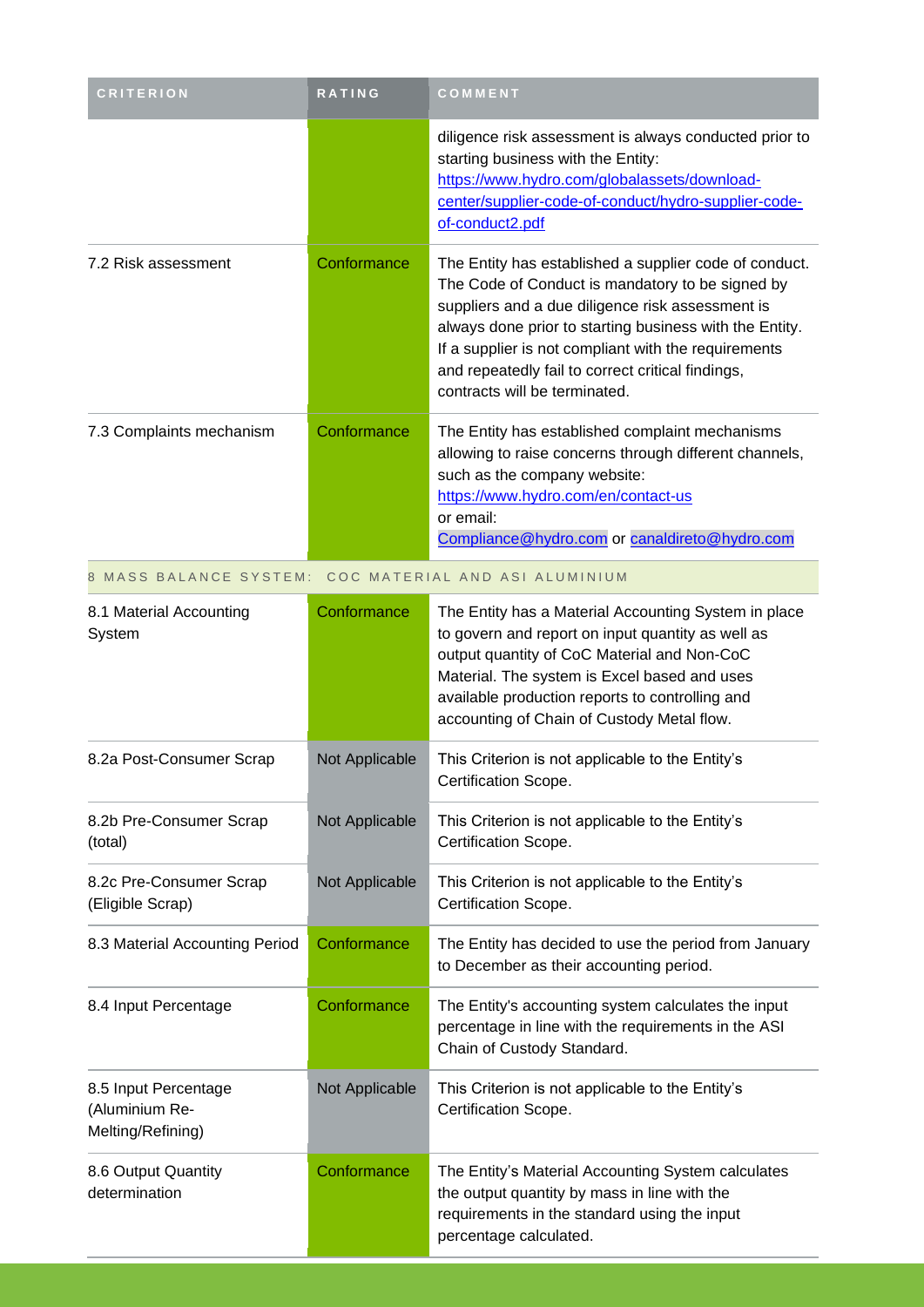| <b>CRITERION</b>                                         | <b>RATING</b>  | COMMENT                                                                                                                                                                                                                                    |
|----------------------------------------------------------|----------------|--------------------------------------------------------------------------------------------------------------------------------------------------------------------------------------------------------------------------------------------|
| 8.7 Output Quantity<br>designation                       | Conformance    | The Entity's output quantity of CoC Material is<br>designated as 100%. The Material Accounting System<br>is designed to control this and the necessary training<br>in the organisation has been given.                                     |
| 8.8 Output Quantity - Pre-<br><b>Consumer Scrap</b>      | Not Applicable | The Entity is not producing pre-consumer scrap in its<br>processes and the requirement is not applicable at the<br>time of the audit.                                                                                                      |
| 8.9 Outputs not exceed Inputs                            | Conformance    | The Entity's Material Accounting System and internal<br>control mechanisms will assure that outputs do not<br>exceed inputs in line with the requirements in the<br>Standard.                                                              |
| 8.10a Internal Overdraws (not<br>exceed 20%)             | Conformance    | The Entity has established routines and systems to<br>control the material accounting and make sure that<br>internal overdraws do not exceed 20%.                                                                                          |
| 8.10b Internal Overdraws (not<br>exceed affected amount) | Conformance    | The Entity's Material Accounting System and internal<br>control mechanisms will assure that the internal<br>overdraw does not exceed the amount of Chain of<br>Custody Material affected by a force majeure<br>situation.                  |
| 8.10c Internal Overdraws<br>(period to make up)          | Conformance    | The Entity's Material Accounting System and internal<br>control mechanisms will assure that internal overdraw<br>to be made up within the subsequent material<br>accounting period.                                                        |
| 8.11a Positive Balance (carry<br>over)                   | Conformance    | The Entity's Material Accounting System and internal<br>control mechanisms will assure that a positive<br>balance is carried over to the subsequent material<br>accounting period.                                                         |
| 8.11b Positive Balance<br>(expiry)                       | Conformance    | The Entity's Material Accounting System and internal<br>control mechanisms will assure that a positive<br>balance carried over to the subsequent material<br>accounting period will expire at the end of that period<br>if not drawn down. |
| 9 ISSUING COC DOCUMENTS                                  |                |                                                                                                                                                                                                                                            |
| 9.1 Shipments and transfers                              | Conformance    | The Entity has developed procedures, documents and<br>records to follow shipments and transfer of Chain of<br>Custody Material.                                                                                                            |
| 9.2a Date of issue                                       | Conformance    | The Entity has developed documents and records to<br>follow shipments and transfer of Chain of Custody<br>Material with information on issue date.                                                                                         |
| 9.2b Reference number                                    | Conformance    | The Entity has developed documents and records to<br>follow shipments and transfer of Chain of Custody<br>Material with information including a reference<br>number and material code.                                                     |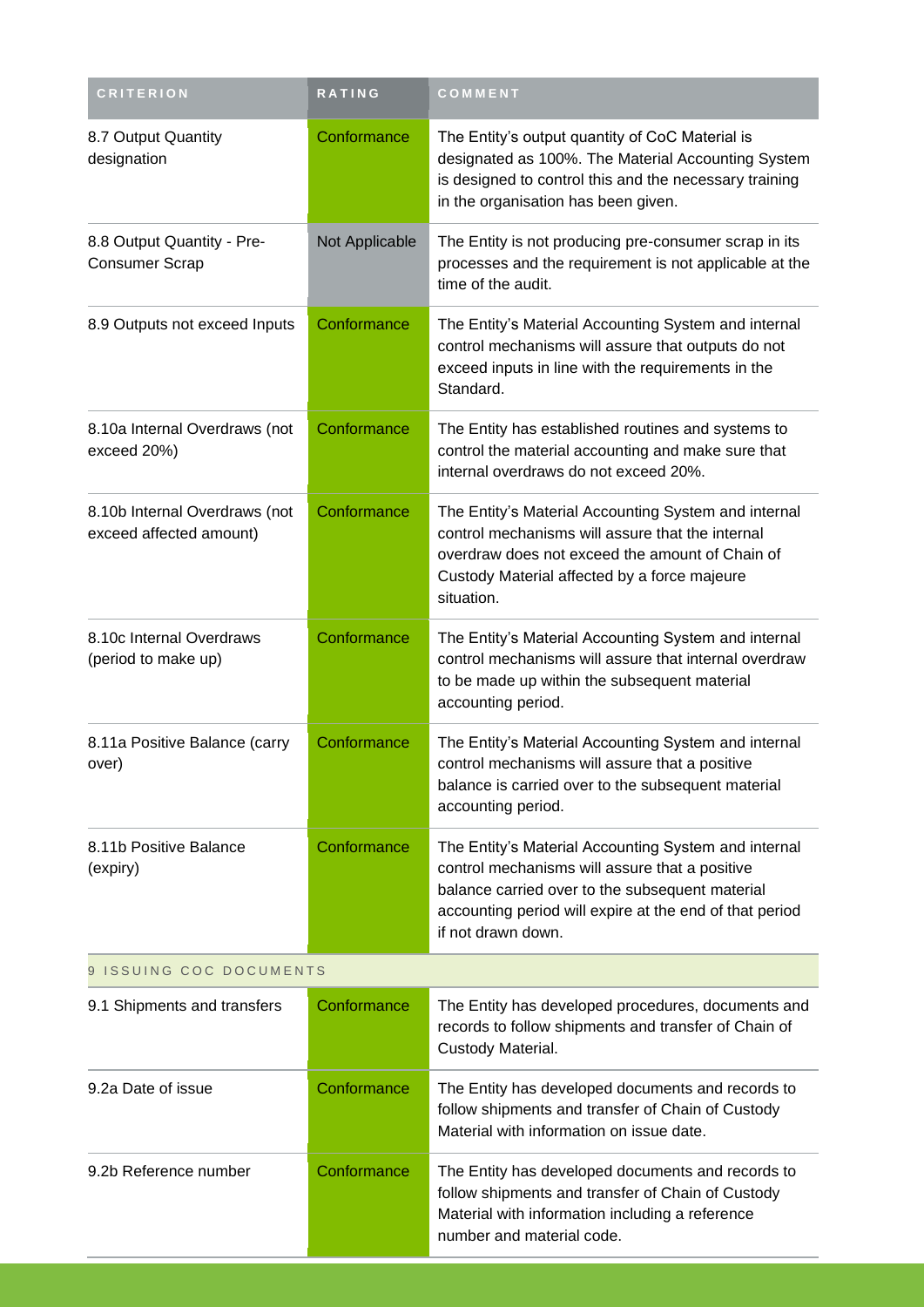| <b>CRITERION</b>                                       | RATING         | COMMENT                                                                                                                                                                                                                                                              |
|--------------------------------------------------------|----------------|----------------------------------------------------------------------------------------------------------------------------------------------------------------------------------------------------------------------------------------------------------------------|
| 9.2c Issuing Entity                                    | Conformance    | The Entity has developed documents and records to<br>follow shipments and transfer of Chain of Custody<br>Material with information on issuing Entity.                                                                                                               |
| 9.2d Receiving customer                                | Conformance    | The Entity has developed documents and records to<br>follow shipments and transfer of Chain of Custody<br>Material with information on receiving customer.                                                                                                           |
| 9.2e Responsible employee                              | Conformance    | The Entity has developed documents and records to<br>follow shipments and transfer of Chain of Custody<br>Material with information on issuing Entity and the<br>responsible employees of the Entity who can verify<br>information in the Chain of Custody document. |
| 9.2f Conformance statement                             | Conformance    | The Entity has developed documents and records to<br>follow shipments and transfer of Chain of Custody<br>Material with information on a statement of<br>conformance related to ASI requirements.                                                                    |
| 9.2g Type of CoC Material                              | Conformance    | The Entity has developed documents and records to<br>follow shipments and transfer of Chain of Custody<br>Material with information on type of Chain of Custody<br>Material shipped.                                                                                 |
| 9.2h Mass of CoC Material                              | Conformance    | The Entity has developed documents and records to<br>follow shipments and transfer of Chain of Custody<br>Material with information on mass of Chain of Custody<br>Material in the shipment.                                                                         |
| 9.2i Mass of total material                            | Conformance    | The Entity has developed documents and records to<br>follow shipments and transfer of Chain of Custody<br>Material with information on mass of total material in<br>the shipment.                                                                                    |
| 9.3a Sustainability Data<br>(optional)                 | Conformance    | The Entity is not planning to add supplementary<br>sustainability data information on Chain of Custody<br>documentation at the moment, but on case to case<br>and in dialog with customers this could change in the<br>future. All data is available on request.     |
| 9.3b Sustainability Data<br>(passing on)               | Not Applicable | Post-Casthouse is not part of the Entity's operations.                                                                                                                                                                                                               |
| 9.3c Post-Casthouse ASI<br><b>Certification status</b> | Not Applicable | Post-Casthouse is not part of the Entity's operations.                                                                                                                                                                                                               |
| 9.4 Supplementary<br>Information (optional)            | Not Applicable | The Entity is not planning to add supplementary<br>information.                                                                                                                                                                                                      |
| 9.5 Response to verification<br>requests               | Conformance    | The Entity has a system in place to respond to<br>request for verification of information in Chain of<br>Custody documents issued.                                                                                                                                   |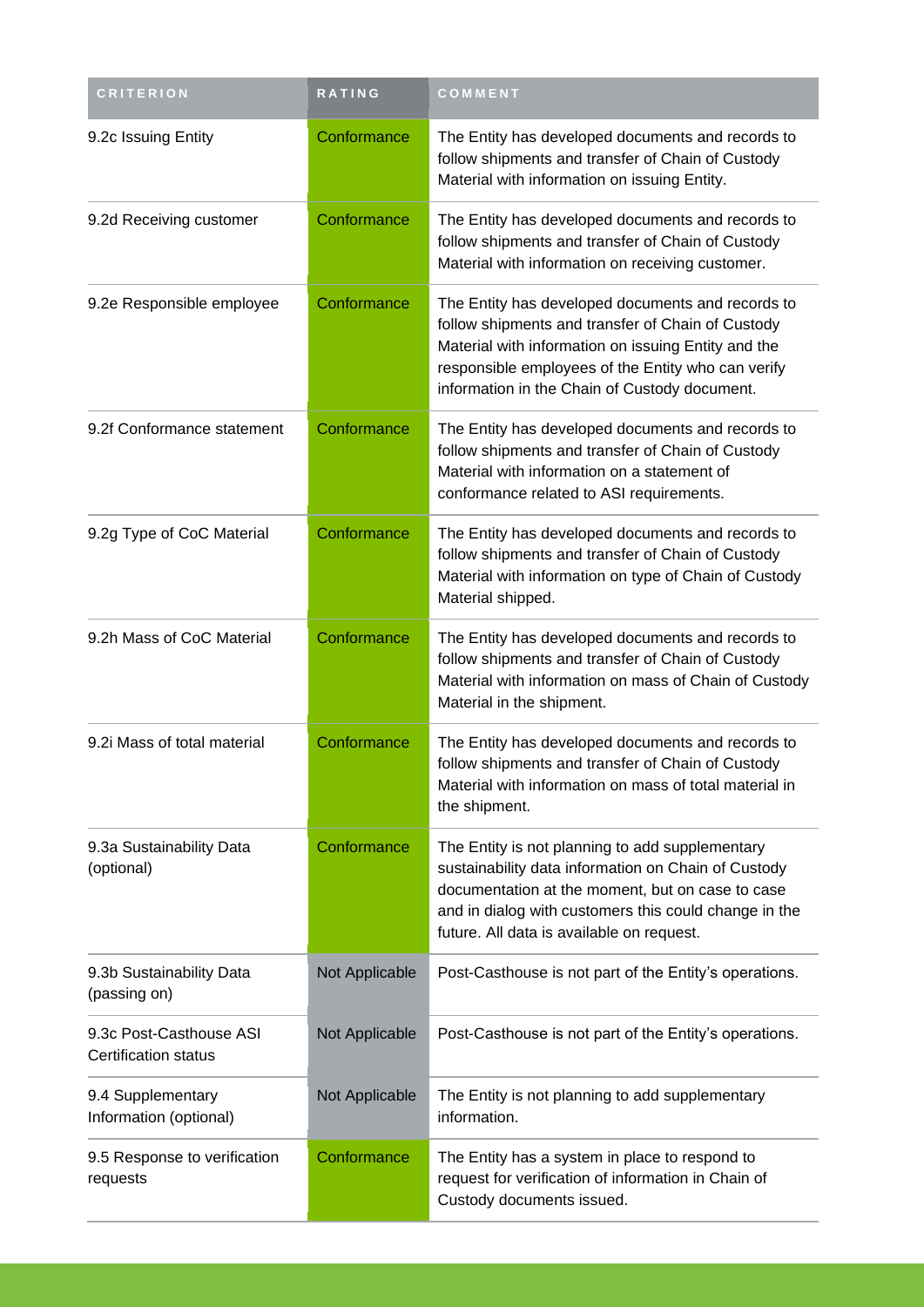| <b>CRITERION</b>                                        | <b>RATING</b>  | COMMENT                                                                                                                                                                                                       |
|---------------------------------------------------------|----------------|---------------------------------------------------------------------------------------------------------------------------------------------------------------------------------------------------------------|
| 9.6 Error management                                    | Conformance    | The Entity has developed an error management and<br>claims procedure.                                                                                                                                         |
| 10 RECEIVING COC DOCUMENTS                              |                |                                                                                                                                                                                                               |
| 10.1 Verify required<br>information included            | Conformance    | The Entity has a management system procedure and<br>established routines to regularly check the<br>consistency of the Chain of Custody documents<br>before recording information in the accounting<br>system. |
| 10.2 Verify consistency with<br>shipments               | Conformance    | The Entity has a management system procedure and<br>established routines to regularly check the<br>consistency of the Chain of Custody documents<br>before recording information in the accounting<br>system. |
| 10.3 Verify supplier CoC<br><b>Certification status</b> | Conformance    | The Entity has a management system procedure and<br>established routines to regularly check the ASI<br>website to verify validity and scope of supplier's ASI<br>Certification.                               |
| 10.4 Error management                                   | Conformance    | The Entity has developed an error and claims<br>management procedure.                                                                                                                                         |
| 11 MARKET CREDITS SYSTEM: ASI CREDITS                   |                |                                                                                                                                                                                                               |
| 11.1a Material Accounting<br>System - allocation        | Not Applicable | The Entity does not engage in ASI Market Credit<br>System.                                                                                                                                                    |
| 11.1b Link to Casthouse<br>Products                     | Not Applicable | The Entity does not engage in ASI Market Credit<br>System.                                                                                                                                                    |
| 11.1c No double counting                                | Not Applicable | The Entity does not engage in ASI Market Credit<br>System.                                                                                                                                                    |
| 11.1d No Positive Balance of<br><b>ASI Credits</b>      | Not Applicable | The Entity does not engage in ASI Market Credit<br>System.                                                                                                                                                    |
| 11.2a Date of issue                                     | Not Applicable | The Entity does not engage in ASI Market Credit<br>System.                                                                                                                                                    |
| 11.2b Reference number                                  | Not Applicable | The Entity does not engage in ASI Market Credit<br>System.                                                                                                                                                    |
| 11.2c Issuing Entity                                    | Not Applicable | The Entity does not engage in ASI Market Credit<br>System.                                                                                                                                                    |
| 11.2d Receiving Entity                                  | Not Applicable | The Entity does not engage in ASI Market Credit<br>System.                                                                                                                                                    |
| 11.2e Conformance statement                             | Not Applicable | The Entity does not engage in ASI Market Credit<br>System.                                                                                                                                                    |